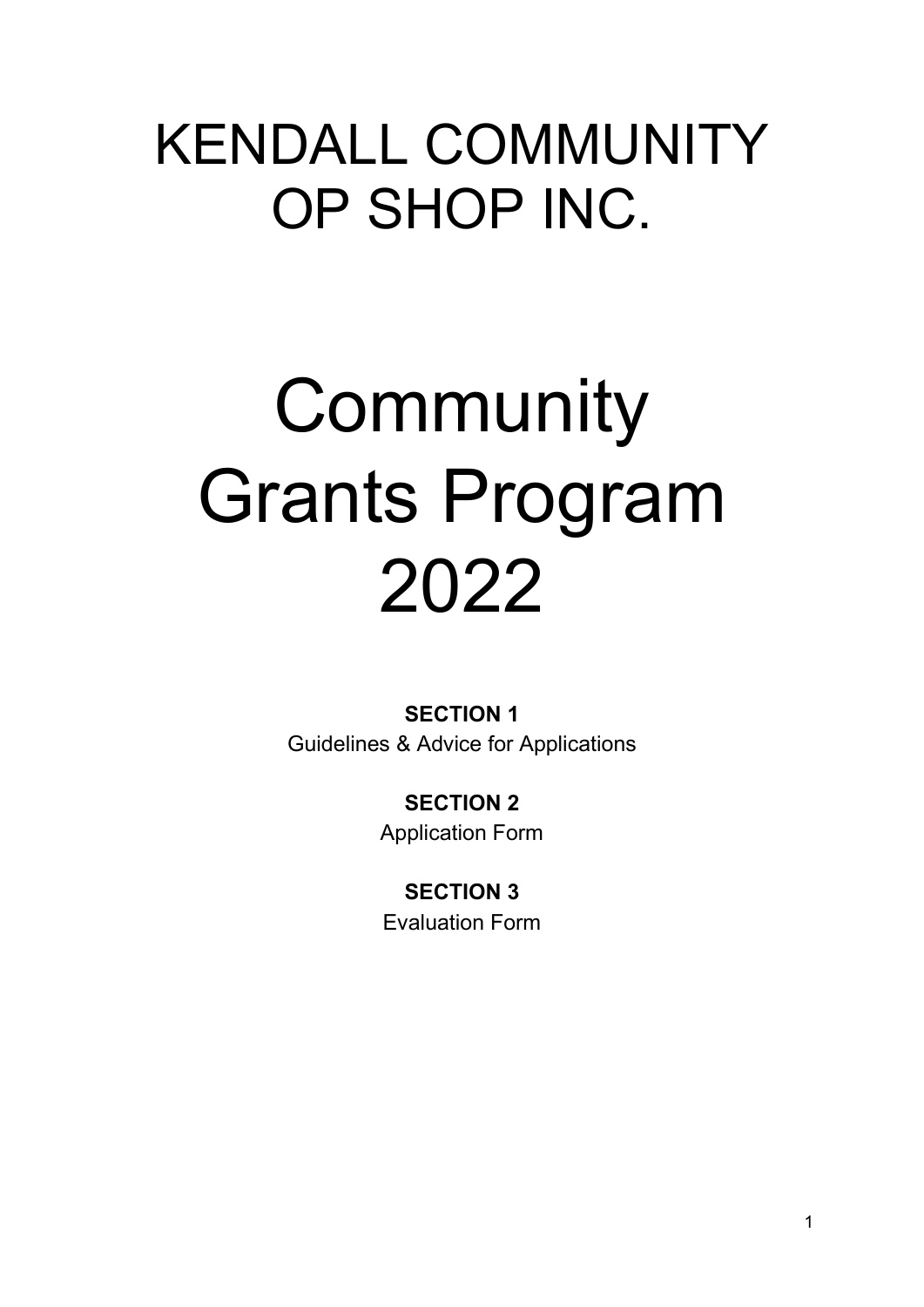# SECTION 1 – Guidelines

# **I N T R O D U C T I O N**

The Kendall Community Op Shop recognises a need to assist non-profit community groups and organisations that are interested in, and working towards, the enhancement and well being of the residents of **Kendall and district.** The Grants Program provides funding support to such community groups and organisations in their endeavours to establish, strengthen and/or implement projects, which would benefit residents of **Kendall and district.**

#### **You must:**

- be a **Kendall and district** based community group or organisation
- be not-for-profit,
- have an ABN; and
- be incorporated

#### **or**

- be auspiced by an organisation that has an ABN and incorporation status.

#### **Grants of up to \$20,000.00 will be considered.**

# **O B J E C T I V E S**

The Grants Program is an inclusive grants program, which aims to:

- 1. Promote the development of a wide range of community organisations and projects within **Kendall and district.**
- 2. Increase the participation, accessibility and range of quality community organisations and projects for the residents of **Kendall and district.**
- 3. Assist in the provision of innovative community development projects in the areas of sport and recreation, community services and arts and culture.
- 4. Facilitate the equitable distribution of Op Shop funds throughout **Kendall and district.**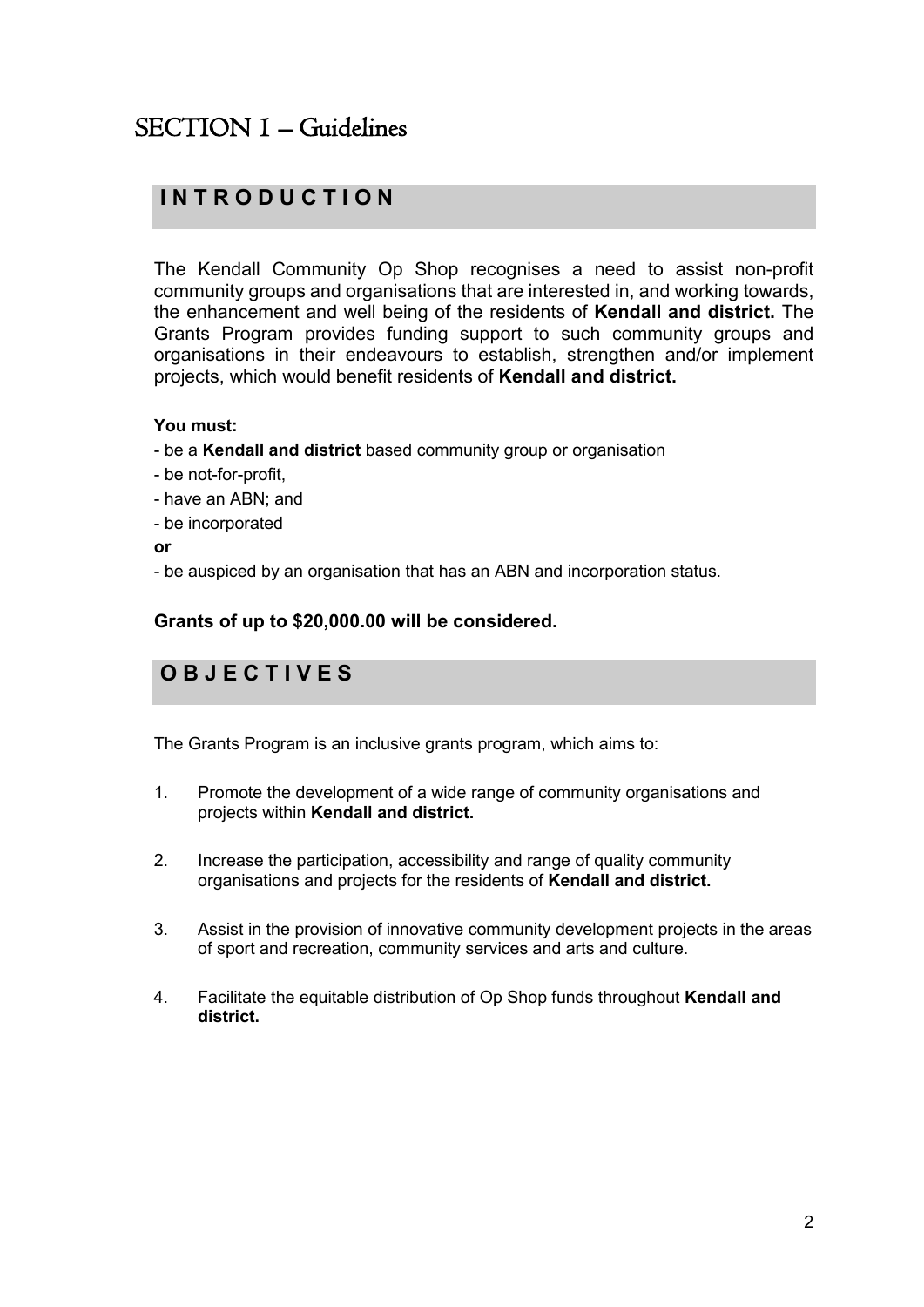# **G R A N T S P R O G R AM**

### **ELIGIBILITY CRITERIA**

To be eligible for funding under the Op Shop Grants Program, the organisation and project **must** meet the following criteria:

- 1. **Kendall and district based** Projects will be located within Kendall and district to serve its residents.
- 2. **Not-for-Profit Community Organisations -** Only Incorporated not-for-profit community based organisations whose projects reflect their direct need and who are directly responsible for the intended project are eligible for funding under the Grants Program. Therefore individuals, for-profit companies and service clubs who intend to supplement their fund raising for a third party's project, are ineligible.
- 3. **Benefit to the Community** The project must clearly identify and address a community need.
- 4. **Community Involvement** The application must show how the community will be involved, both directly and indirectly, in the project. Priority will be given to those projects, which encourage the participation of the specific group and the community.
- 5. **ABN and Incorporation –** Organisation MUST provide:
- An Australian Business Number (ABN);
- A copy of the Certificate of Currency for Public Liability (minimum of \$10 million);
- If the applying Organisation is more than one year old, financial statements for the previous two financial years. This includes Auspicing Agencies where applicable.
- 6. **Financial Accountability –** Organisations that have not fulfilled their financial or reporting accountability requirements (acquittals & evaluations) associated with previous Op Shop funding will not be considered. This includes Auspicing Agencies where applicable.
- 7. **Due Date –** Applications received after the closing date will not be eligible.

#### **PRIORITY PROJECTS**

All applications are considered on their merits.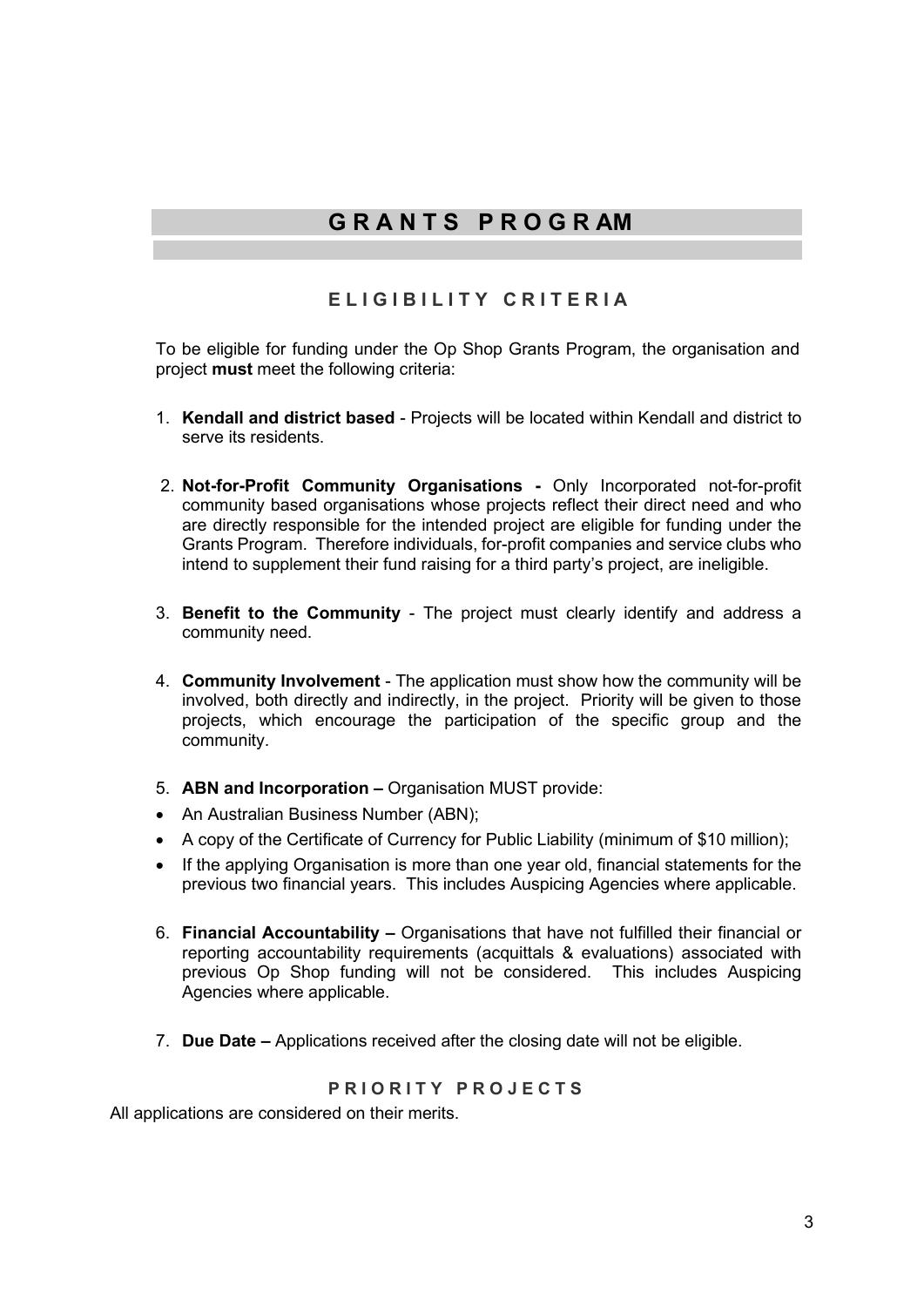#### **P R O J E C T C A T E G O R I E S**

A cross section of sport and recreation, community services and arts and culture **projects will be considered**, with funding being provided for:

- One-off Projects;
- Small capital/equipment items;
- Facility development (eg sporting fields and facilities which are not fully funded through other agencies);
- Establishment costs where the project can demonstrate that it will be self-funding after the initial grant allocation.

#### **INELIGIBLE PROJECTS**

The Op Shop Grants Program **does not fund** projects that:

- Do not meet the Grant Program objectives;
- Have already commenced or are complete;
- Are of a commercial nature or personal profit;
- Are for, or include, ongoing operating costs, for example salaries, electricity, postage, telephone, stationary, cleaning, public liability insurance, rent;
- Are for your uniforms and newsletters;
- Are for works on private property.

# **P R E P A R I N G A N A P P L I C A T I O N**

1. **Application Form** – An application form is available at the Op Shop or maybe downloaded from the Op Shop website.

A hard copy of the completed application form, which has been signed by two representatives, along with any supporting documents, should be submitted to **the Secretary, PO Box 60, Kendall. 2439**

# **The closing date for applications is 4pm, Friday 4th February 2022**. **Late applications will not be accepted.**

Those community organisations and groups wishing to discuss their proposals or seek advice in completing their applications should contract **the Secretary, or any Committee Member.**

2. **Project Outcomes** - The application must clearly define the outcomes or goals of the project, that is, what the project will achieve in order to be successful. These outcomes should be specific and not merely broad aims, address areas of need identified in the applications.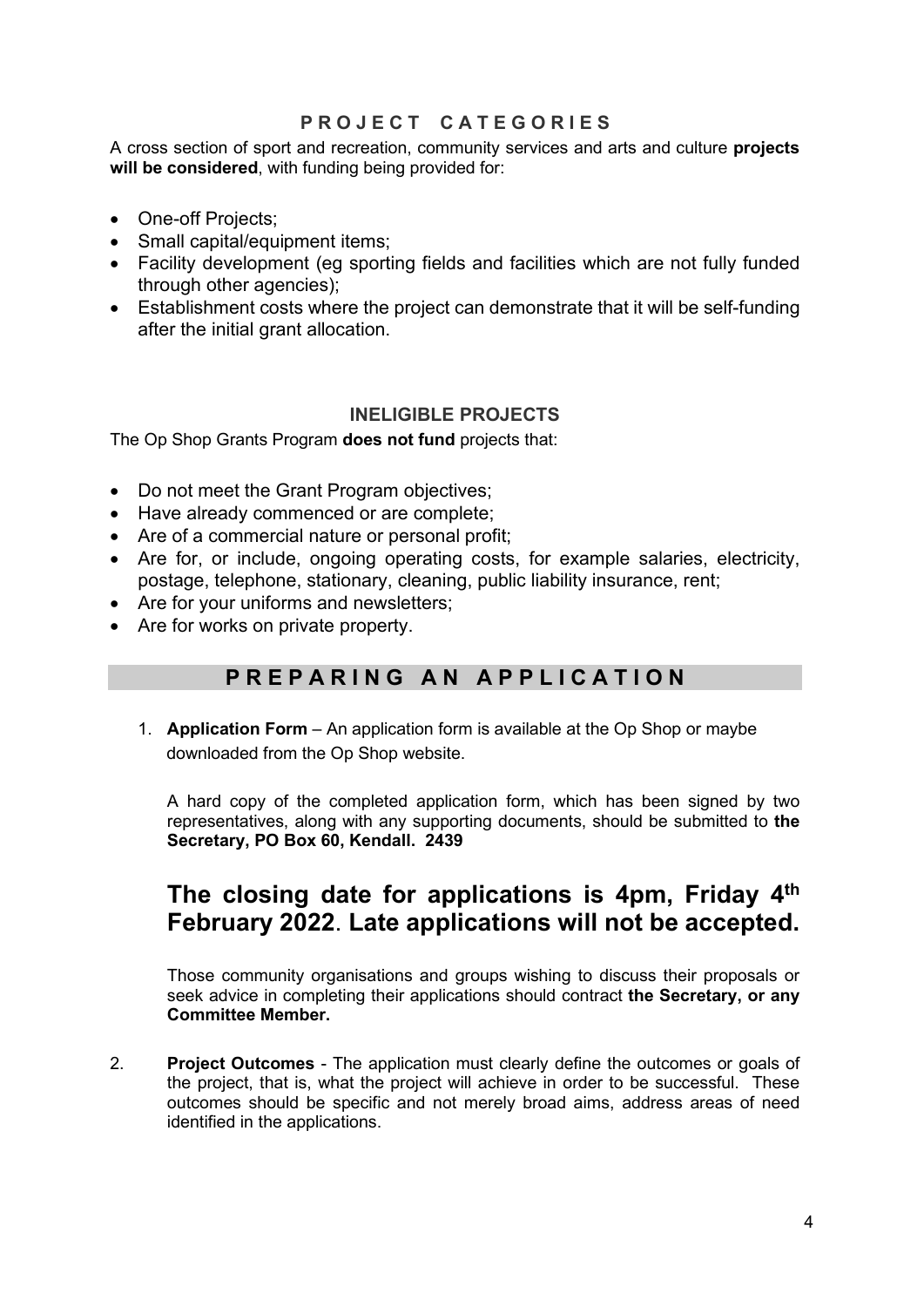In describing the Project, Applicants should consider how their Project outputs and outcomes address the five W's:

**WHO:** Who is involved? (who in the Community benefits and who is going to run the Project?)

 **WHAT:** What do I want to accomplish? (describe the outputs and outcome) **WHY:** Specific reasons for the Project.

**WHERE:** Identify a location where the Project will take place.

**WHEN:** Start and end dates of the Project.

3. **Project Budget** - The application must include a budget for the project, which should be realistic and cost effective.

The Budget should indicate the amount of Grant Funding being sought and a breakdown of expected expenditure and income, including any in-kind contributions. The Applicant's contribution maybe financial, in-kind materials and/or volunteer labour. For Projects that include volunteer labour the Grants Program currently rates voluntary labour at \$37.17 per hour. It is important that a breakdown of how the Grant will be spent is provided.

The upper limit for funding under the Program is \$20,000. Applications that exceed the maximum limit will be considered ineligible.

4. **Grant Recipients, Australian Business Number and Incorporation**- Unless an organisation/artist can provide an ABN or a signed statement indicating that the payment is exempt from the withholding tax provision under the Pay-As-You-Go (PAYG) legislation, the Op Shop would be required to withhold 48.5% of the grant. This could adversely affect an organisations capacity to complete the project within the time frame required. **The Op Shop will require ABN and Incorporation Status, GST registration status or a GST exemption statement before making grant payments.** (Note - If your organisation is not incorporated you can still apply for funding under the banner of an auspicing organisation who will be responsible for the financial management of the project).

#### **5. Supporting Documentation The application must include:**

- A full and transparent financial statement as at 31/12/2021
- Where the applicant has it's own funds an explanation as to why additional funding is required (a grant is usually made to augment

funds already held by the applicant)

- 2 quotes for projects in excess of \$500.00. One quote for projects under \$500.00.
- 1 current letter supporting the application from a recognised agency or organisation.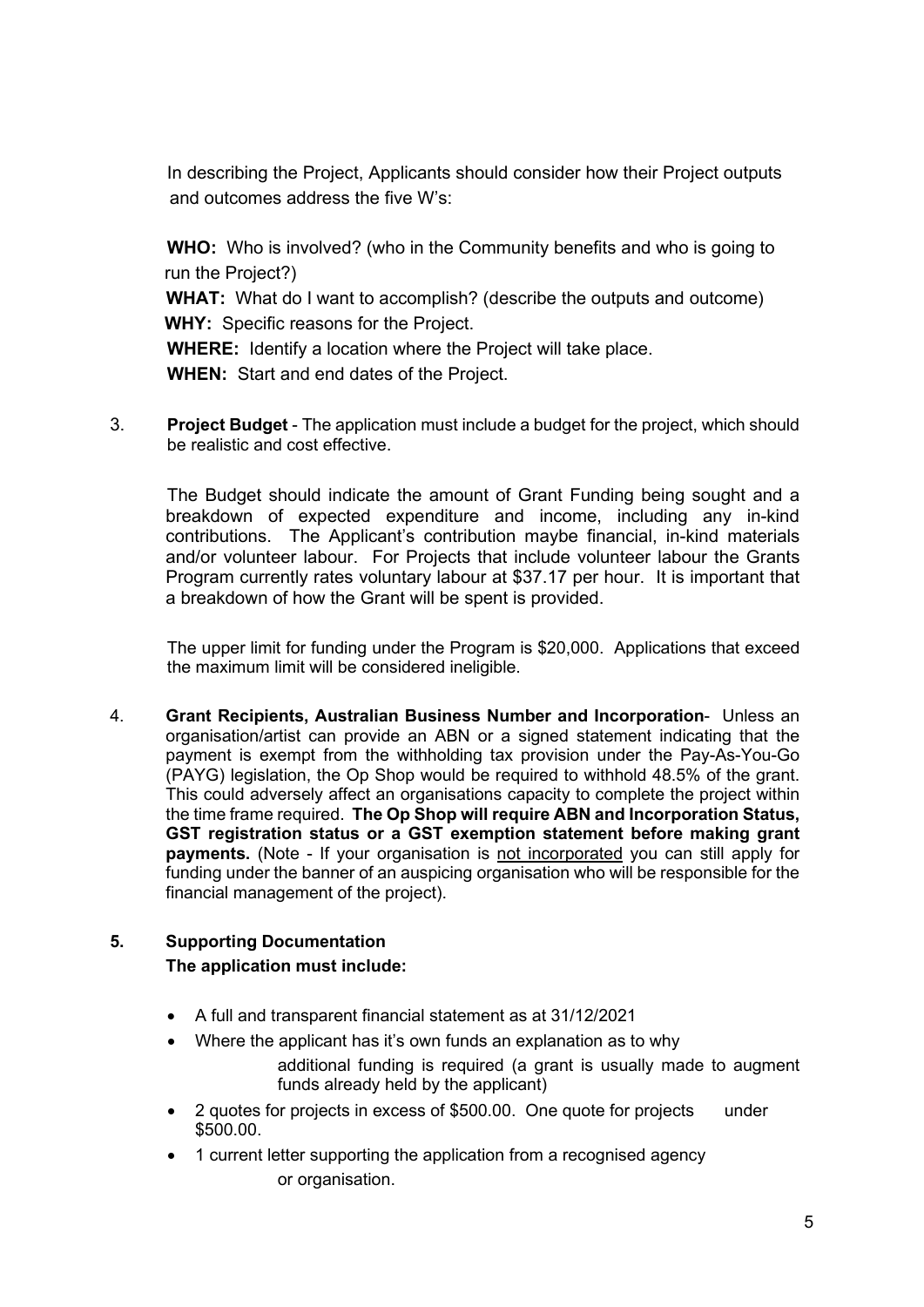- Projects that include building or minor capital works, and some
	- events, may require a DA. Where required, a copy of the DA or Exemption must be attached to the Application. Applicants are advised to check DA requirements with the Port Macquarie Hastings Council prior to submitting an Application.

#### **A CHECKLIST is attached for your assistance.**

# **A S S E S S M E N T**

The Op Shop will follow a ranking process to determine the degree to which the projects:

- Meet all the Eligibility Criteria;
- Relate to the Priority Areas;
- Conform with the overall Objects of the Op Shop.

Please note, satisfying the Assessment Criteria alone does not guarantee the receipt of funding. The proposed Project will also be assessed against the relative merit of other projects in meeting the Grant Criteria.

In addition, it is anticipated that the number of eligible applications and funds sought will exceed the funds available and therefore the Op Shop Committee does not guarantee Projects will be successful nor that successful Projects will receive the full amount of funding requested.

The Op Shop will be totally responsible for the allocation of funds for grants and an announcement of the grants will be made at a **Presentation Evening on Thursday 24th March 2022**. Both successful and unsuccessful applicants will be notified in writing of the outcome of their applications. Cheques will be presented to successful applicants as soon as practicable.

# **F U N D I N G A G R E E M E N T**

Grants allocated to community organisations and groups from the Op Shop Grants Program are made on the following conditions:

- Funds must be expended on the project as described on the successful application;
- All projects must be completed within 12 months of receiving the funds (unless an extension has been granted);
- Allocation of funds to a community organisation for any purpose in any year will not be taken as a commitment for funding in subsequent years;
- All funds allocated should be invested in an approved financial institution until such time that they are used for the specified purpose;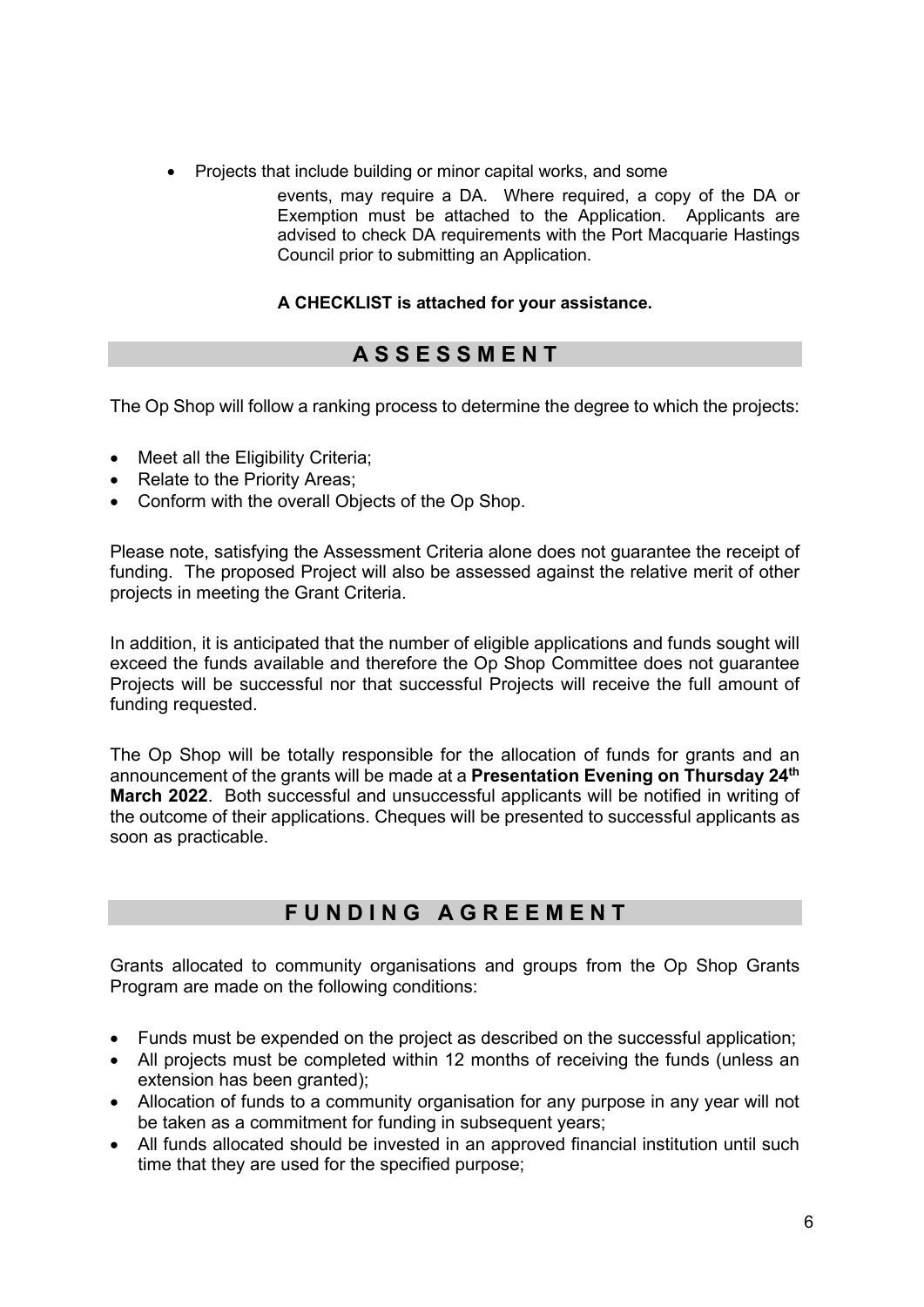- Applicants are to arrange with the Secretary of the Op Shop for an on-site inspection of the project, where appropriate;
- Formal advice of unexpended funds is required and funds not expended for the purpose outlined in the application should be returned to the Op Shop unless agreement has been reached to use these funds for other approved purposes;
- Organisations and groups who receive funding must submit a financial statement and completed evaluation report to the Op Shop by 4th February 2023. See attached Evaluation Form.